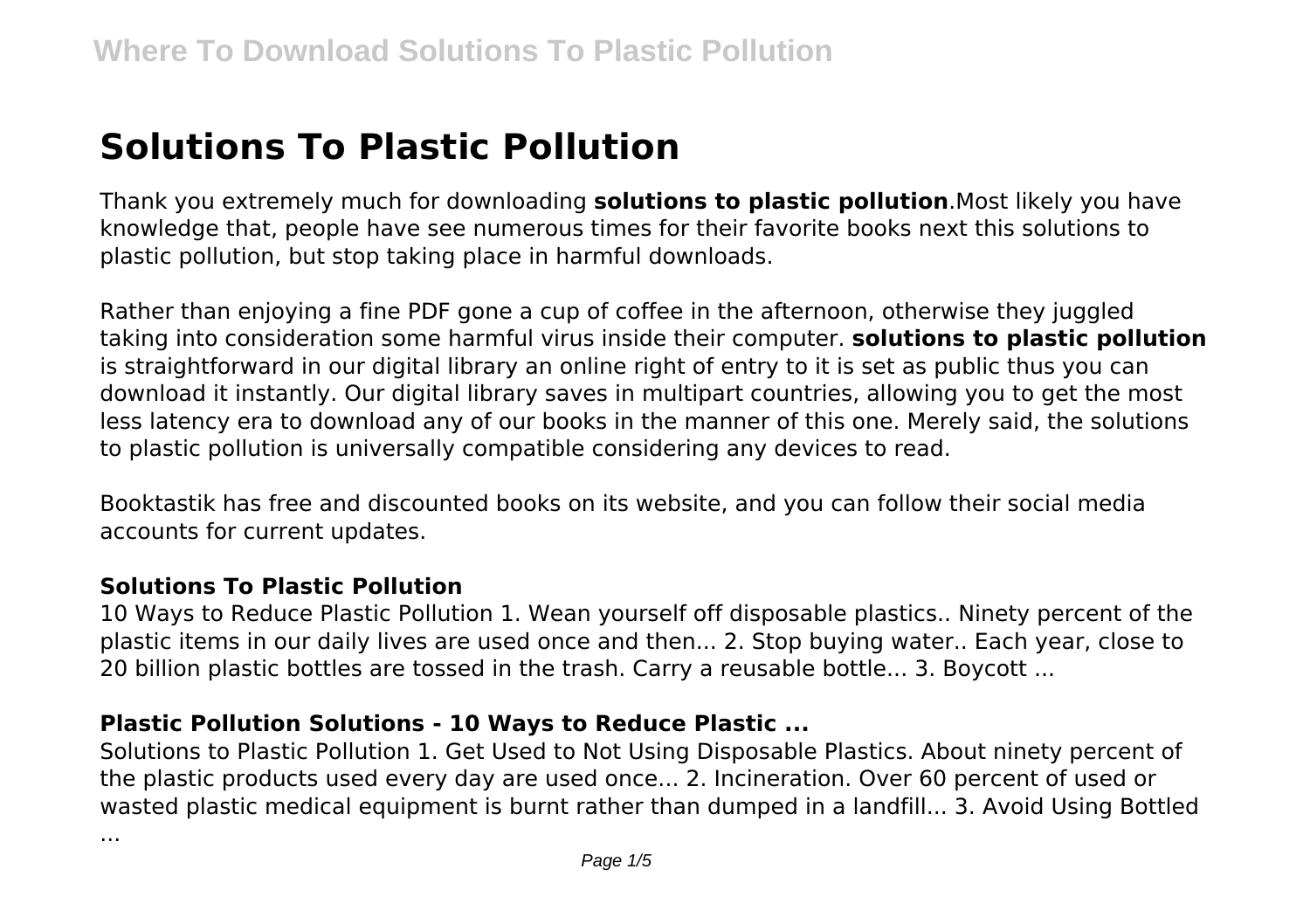## **13 Fantastic Solutions to Plastic Pollution To Reduce ...**

Solutions to Plastic Pollution To address this pervasive problem, the United Nations Environmental Program (UNEP) launched the Clean Seas Campaign. Its goal is to eliminate microplastics from personal care products, ban or tax single-use plastic bags, and reduce other disposable plastic items by 2022.

#### **Plastic Pollution: Effects, Causes, and Solutions**

To read more about the dangers of plastic pollution - and refill stations as a solution, please see "Public Drinking Water Policy on Tap at a Fountain Near You" by Lisa Kaas Boyle and Evelyn Wendel, founder of WeTap.Org. The report is published by the Tulane Institute on Water Resources Law and Policy. Read it here.

#### **Real Solutions to Plastic Pollution — Plastic Pollution ...**

How to reduce plastic waste? 1. Reduce To efficiently reduce plastic pollution, there is an evident need of reducing our usage of plastic. It means... 2. Reuse

## **Solutions to plastic pollution: how to reduce plastic waste?**

Effective Solutions to Plastic Pollution The reality is that the only way this problem can be addressed is by individuals and companies around the world, agreeing to implement practices that reduce waste on every level. The top tips for reducing plastic waste are: 1.

## **Causes, Effects and Incredible Solutions to Plastic ...**

An important measure to fight plastic is to reuse and recycle on a regular basis. In our nowadays society, people always want to have the newest electronics, the latest clothes and so on. However, this behavior leads to an enormous waste of resources and also contributes to the plastic pollution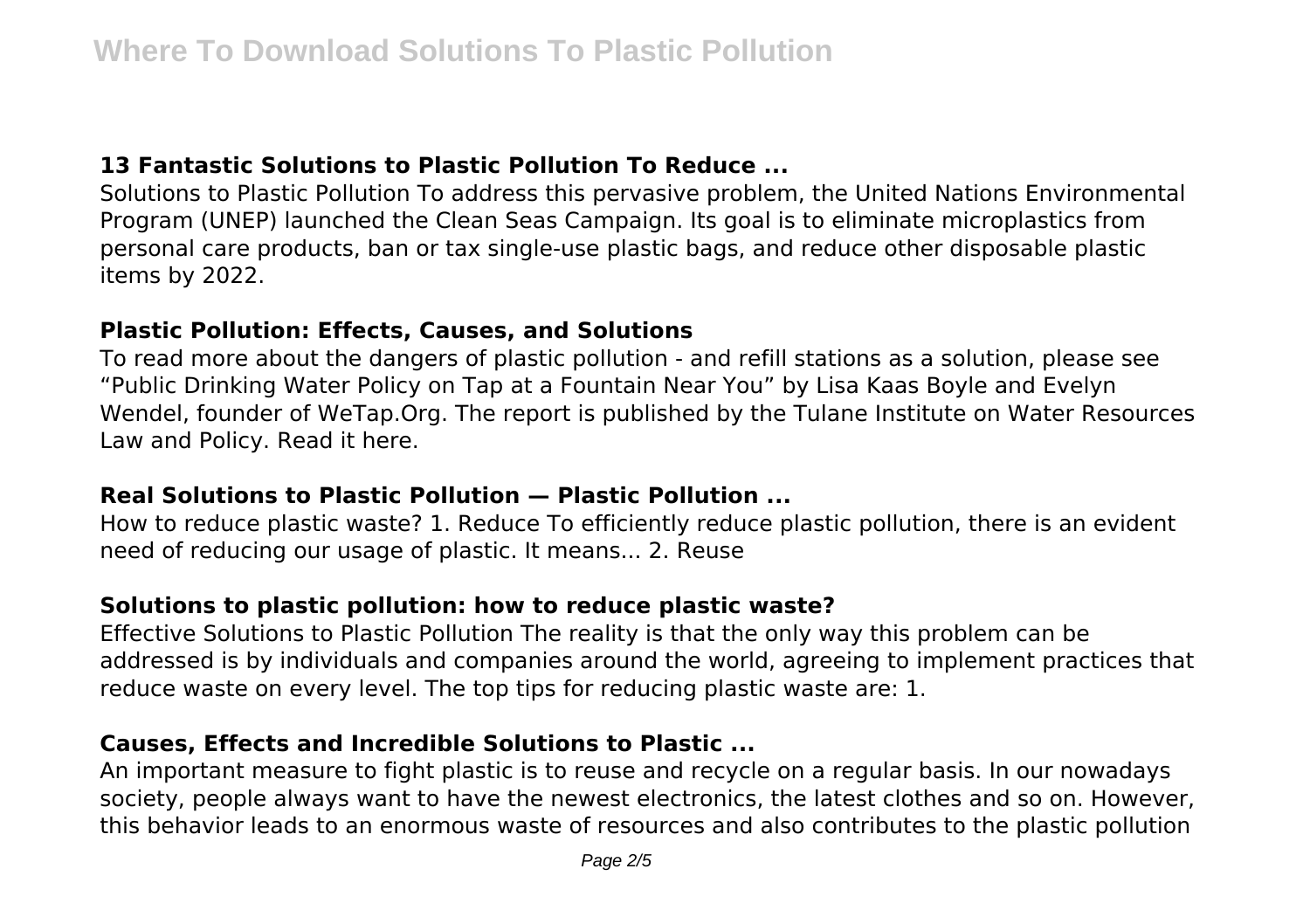problem.

## **Causes, Effects and Solutions for Plastic Pollution - E&C**

The solutions lie in a circular economy The problem starts long before plastic reaches our oceans and so must the solutions. Until now, many efforts to tackle plastic pollution have focused narrowly on improving waste management or clean-ups. Others have focused only on bans and plastic reduction.

#### **The circular economy solution to plastic pollution**

There are many non-profit organizations working to reduce and eliminate ocean plastic pollution in a variety of different ways, including Oceanic Society, Plastic Pollution Coalition, 5 Gyres, Algalita, Plastic Soup Foundation, and others. These organizations rely on donations from people like you to continue their important work.

## **7 Ways To Reduce Ocean Plastic Pollution Today - Oceanic ...**

Single-use is most often associated with the plastic pollution crisis. Some 40 percent of all plastic produced is used for packaging, much of it used only once and thrown away. Many efforts to curb...

## **A running list of action on plastic pollution**

Boyan Slat, CEO of The Ocean Cleanup Boyan, being an industrious and proactive teenager, dedicated himself to investigating solutions to the problem of plastic pollution in the ocean. His work led him to his presenting a TedX talk in 2012, where he described his idea to build a passive system that could be used to clean up plastic in the ocean.

## **3 incredible scientific solutions to plastic pollution ...**

Recycling is a popular solution to the problem of too much plastic. But only nine percent of the 8.3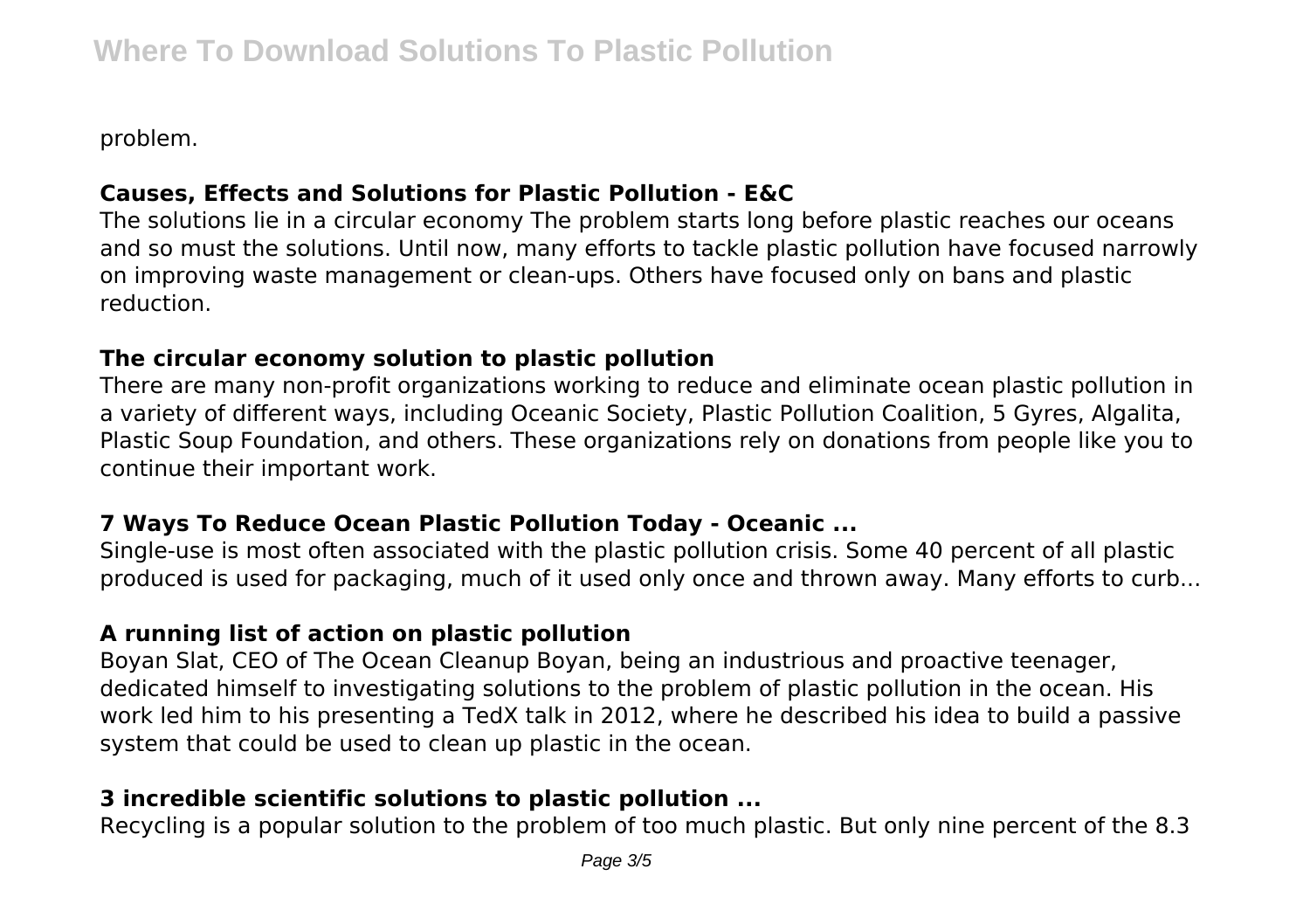billion metric tons of plastic produced has so far been recycled, while nearly 80 percent of it has already been consigned to landfills or discarded as litter [6].

## **Tackling Plastic Pollution: Facts and Solutions | Greentumble**

Plastic recycling consists of storing and reprocessing plastic waste into new items to reduce the volume of plastic in the waste stream. Providing training and education is another essential tool for increasing awareness and behavioral improvement.

## **Solutions to Plastic Pollution | Save the Environment ...**

Solutions to plastic problems center around the production, use, waste, disposal and waste management, and pollution involving plastic Some solutions are very simple, whilst some solutions are going to take a multi layered approach by individual and consumers, businesses/producers and innovators, and government/policy makers.

# **Solutions To Plastic Problems: How To Solve Plastic ...**

Plastic Pollution Solutions provides organizations with insight into this global issue, root causes and ways to participate in solutions. We work with organizations to develop and execute strategies with regards to reducing their global plastic footprint and support organizations' efforts to create public awareness campaigns about the issue.

# **Plastic Pollution Solutions**

Effective solutions to the global plastic-waste problem require a detailed understanding of the sources, sinks, and transport-pathway impacts of plastic waste. There is increasing evidence that rivers represent major conduits connecting terrestrial sources of plastic waste with the oceans as global sinks.